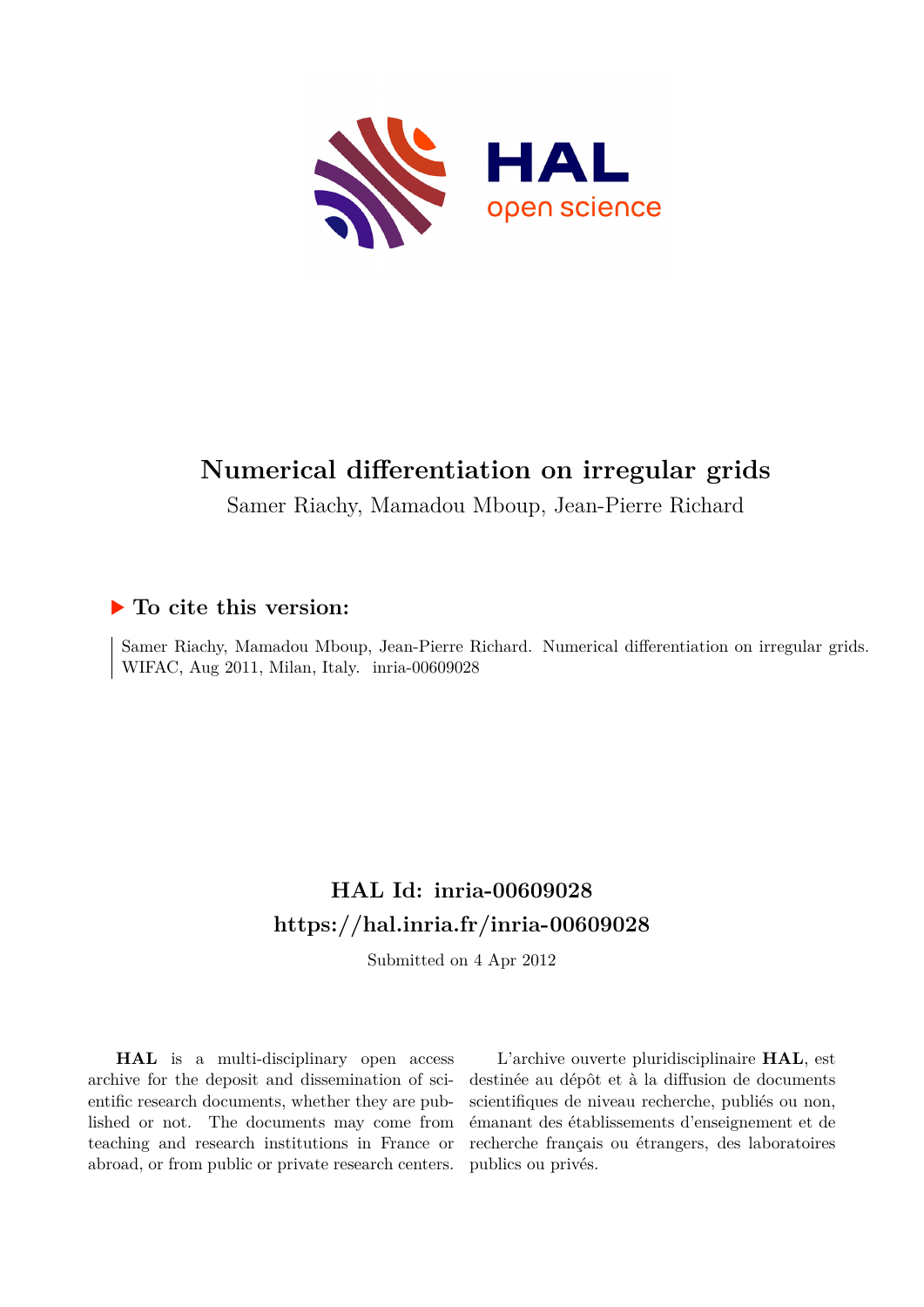# Numerical differentiation on irregular grids

Samer Riachy <sup>∗</sup> Mamadou Mboup ∗∗ Jean-Pierre Richard ∗∗∗

<sup>∗</sup> ECS-Lab EA 3649, ENSEA & EPI Non-A, INRIA, 6 avenue du Ponceau, 95014 Cergy-Pontoise, France. (Samer.Riachy@ensea.fr) ∗∗ CReSTIC-Universit´e de Reims Champagne Ardenne - Reims & EPI Non-A, INRIA (Mamadou.Mboup@univ-reims.fr) ∗∗∗ LAGIS (FRE CNRS 3303) ECLille & EPI Non-A, INRIA Lille  $Ecole Centrale de Lille, BP 48, Cité Scientificue, 59651 Villeneuve$ d'Ascq, France. (Jean-Pierre.Richard@ec-lille.fr)

Abstract: In this article, we propose a multidimensional numerical differentiation method from irregularly sampled data, in a noisy environment. The method extends to irregular grids our previous work and it relies on the same spirit as the algebraic numerical differentiators due to M. Mboup et al. ("Numerical differentiation with annihilators in noisy environment," Numerical Algorithm, 50, pp. 439-457, 2009). We provide a least squares interpretation of the developed estimators as well as a discrete implementation scheme. Several numerical simulations are presented to asses the performance of the proposed differentiators.

Keywords: Numerical differentiation, parameter estimation, irregular sampling.

#### 1. INTRODUCTION

Numerical differentiation of noisy data is a recurrent and longstanding problem. It has attracted a lot of attention in the monovariable case (Anderssen and Bloomfield [1974], Cullum [1971], Diop et al. [2000], Ibrir and Diop [2004], Fliess and Join [2009], Levant [2003], Mboup et al. [2007, 2009], Rangarajana and Purushothaman [2009]) and multivariable case (Bachalany et al. [2010], Riachy et al. [2008, 2010]). This communication is devoted to numerical differentiation from irregularly collected data in the presence of noise.

Regular sampling has long been perceived as the most adequate way of collecting numerical data. Moreover, this perception is further strengthened by the nice sampling theorem of Nyquist-Shannon which has allowed the wide development of information theory. Nonetheless, in many practical situations, it may happen that the data are collected on irregular grids. It is, in particular, the case for seismic measurements Herrmann and Hennenfent [2008] where the data are often irregular and sparse. Another example arises from the coverage control with distributed mobile sensing robots Schwager et al. [2009] where the goal is to bring a network of robots to spread out over a region to explore and collect information about a physical quantity while aggregating in areas where the quantity of interest is at a high level.

In addition to these situations, which we may qualify as accidental or stemming from physical constrains, the preeminence itself of the regular sampling is now questioned by the emerging field of compressed sensing or compressed sampling Donoho [2006]. This new paradigm, which fully

exploits the unnecessary character of the Nyquist criterion for perfect reconstruction, provides a renewed interest for developing numerical method based on irregularly sampled data.

This paper extends the multivariable differentiation techniques developed in Bachalany et al. [2010], Riachy et al. [2008, 2010] to irregular grids. While there exists few studies on numerical differentiation on irregular grids, interpolation of unorganized data (for 3-D shape reconstruction) has been the subject of a lot of studies (see Hoppe et al. [1992] for example). So, numerical differentiation could be approached by first resorting to such an interpolation method and then differentiating the resulting interpolant function. However, we consider a more direct method based on pointwise derivative estimation. As in Bachalany et al. [2010], Riachy et al. [2008, 2010], the method is inspired from the recent algebraic differentiators introduced by Mboup et al. [2009], within the framework of the algebraic estimation theory initiated in Fliess and Sira-Ramirez [2003].

For simplicity's sake, the differentiation method is developed for two dimensional signals. The extension to higher dimensions is straightforward. The departure point is the classical assumption that on a small convex domain  $\mathcal{D} \subset \mathbb{R}^2$ , the signal can be approximated by a convergent Taylor expansion. The desired derivative is expressed in terms of integrals of the measured signal. We point out that the synthesis of the estimators reduces considerably if the domain  $D$  is rectangular.

The communication starts with a brief review of the numerical differentiation method on regular grid of Bachalany et al. [2010], Riachy et al. [2010]. In section 3 we generalize the method to irregular grids and provide point-

<sup>?</sup> This work was supported in part by the PEPS project SURFER of the CNRS and by the SyMeR project of ENSEA.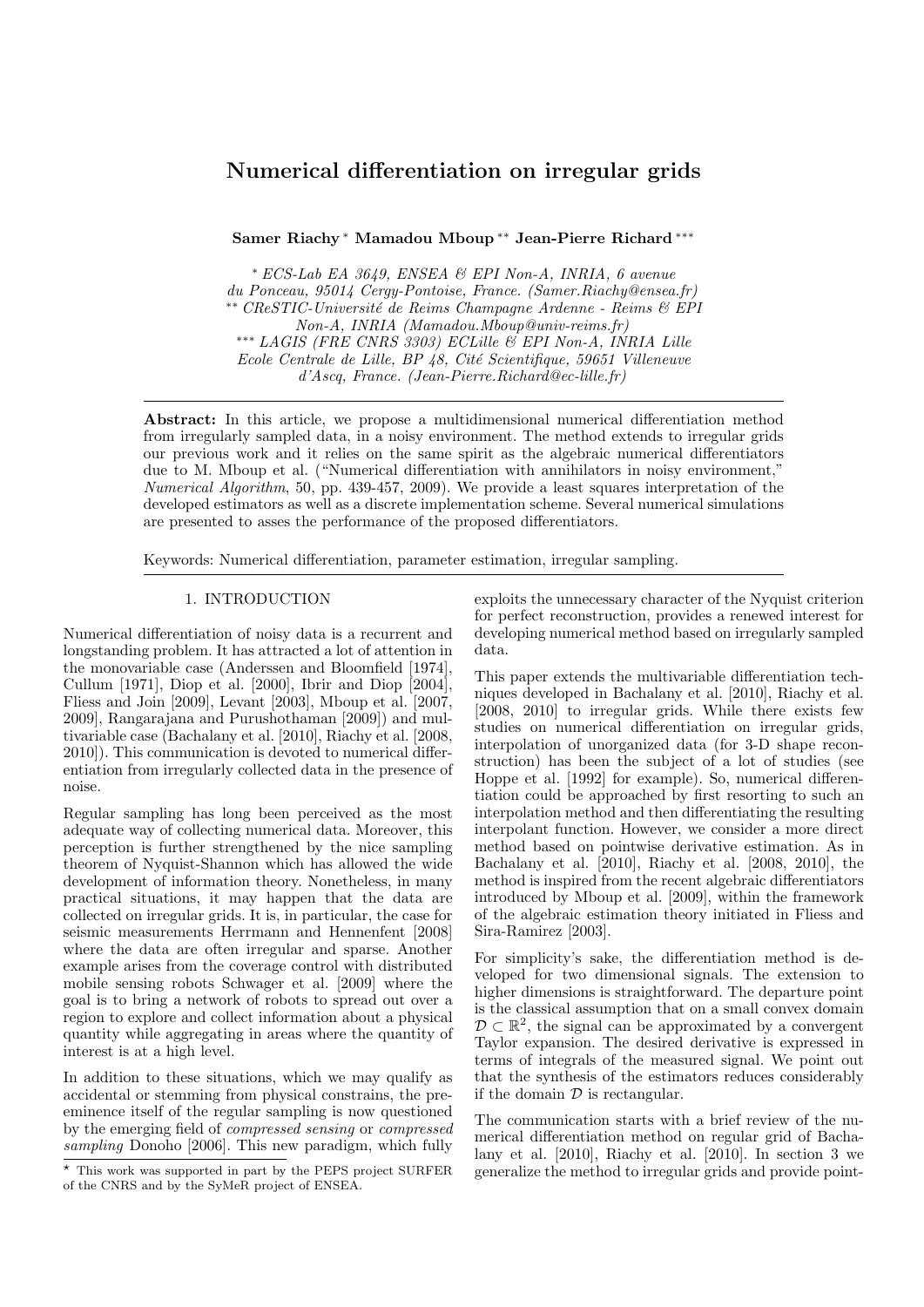wise estimators. We show that the developed estimators can be written in a truncated Jacobi polynomial basis with a special weighing function leading to a link with least squares. In section 4 numerical simulations point out the validity of our derivative estimators. In the first (resp. second) simulation, we estimate the first (resp. second) order partial derivative of an academic noisy signal. In the third simulation, we consider the estimation of a physical parameter in a first order partial differential equation.

# 2. NUMERICAL DIFFERENTIATION ON A REGULAR GRID: A BRIEF OVERVIEW

Let us consider with Bachalany et al. [2010], Riachy et al. [2010] a signal  $I(x, y)$  measured through an additive noise  $\varpi(x, y)$ . The variables x and y are independent. The measured signal  $J(x, y)$  reads:

$$
J(x, y) = I(x, y) + \varpi(x, y). \tag{1}
$$

The structured part  $I(x, y)$  is assumed to admit a convergent Taylor series expansion:

$$
I(x,y) = \sum_{i,j} I_{x^i y^j}(0,0) \frac{x^i y^j}{i!j!},
$$
 (2)

where  $I_{x^i y^j}(0,0)$  denote  $\frac{\partial^{i+j}}{\partial x^i \partial y^j}I(0,0)$ . Our goal is to estimate  $I_{x^n y^m}(0,0)$ . A truncation of (2) to the  $N^{th}$  order  $(N > n)$  in x and the  $M^{th}$  order  $(M > m)$  in y gives:

$$
\mathbb{I}_{N,M}(x,y) = \sum_{i=0}^{N} \sum_{j=0}^{M} I_{x^i y^j}(0,0) \frac{x^i y^j}{i!j!}.
$$
 (3)

Next, apply (for  $x \geq 0$  and  $y \geq 0$ ) two Laplace transforms to  $(3)$ :

$$
\hat{\mathbb{I}}_{N,M}(s,p) = \sum_{i=0}^{N} \sum_{j=0}^{M} \frac{I_{x^i y^j}(0,0)}{s_1^{i+1} s_2^{j+1}},
$$
\n(4)

where  $s_1$  (resp.  $s_2$ ) is the operational analogue of x (resp. y). Let us extract the desired  $(n, m)$ <sup>th</sup> order derivative  $I_{x^n y^m}(0,0)$  from (4) by applying the differential opera- $\mathrm{tor}^{\,1}$  :

where

$$
\Xi_{\kappa_1,\mu_1}^{N,n} = \frac{1}{s_1^{N+\mu_1+1}} \frac{d^{n+\kappa_1}}{ds_1^{n+\kappa_1}} \frac{1}{s_1} \frac{d^{N-n}}{ds_1^{N-n}} s_1^{N+1},
$$

 $\Pi^{N,n,M,m}_{\kappa_1,\mu_1,\kappa_2,\mu_2} = \Xi^{N,n}_{\kappa_1,\mu_1} \Lambda^{M,m}_{\kappa_2,\mu_2},$ 

and

$$
\Lambda_{\kappa_2,\mu_2}^{M,m}=\frac{1}{s_2^{M+\mu_2+1}}\frac{d^{m+\kappa_2}}{ds_2^{m+\kappa_2}}\frac{1}{s_2}\frac{d^{M-m}}{ds_2^{M-m}}s_2^{M+1}.
$$

Finally by applying the inverse Laplace transform we obtain a family of estimators of the derivative  $I_{x^n y^m}(0,0)$ parameterized by the integers  $\kappa_1$ ,  $\mu_1$ ,  $\kappa_2$  and  $\mu_2$ . The general form of the estimators is given by:

$$
I_{x^n y^m}(0,0) = \int_0^X \int_0^Y E(X,Y,x,y) J(x,y) dx dy, \qquad (5)
$$

where  $E$  is a polynomial in  $x$  and  $y$  while  $X$  and  $Y$ are any strictly positive constants and  $[0, X] \times [0, Y]$  is a rectangular domain on which the integrals are evaluated.

In Riachy et al. [2010], Bachalany et al. [2010] a detailed study of the structural properties of the estimators (5) was conducted. A least squares interpretation was provided as well as a discrete implementation scheme. Since regularly spaced data was assumed therein, the implementation scheme reduced to FIR filtering. Unfortunately, this is no longer possible on irregular grids, though, we will see that the numerical complexity is still low with our method.

The work in Riachy et al. [2010], Bachalany et al. [2010] consisted of a multivariable extension of Mboup et al. [2009] inspired from algebraic techniques initiated in Fliess and Sira-Ramirez [2003].

# 3. NUMERICAL DIFFERENTIATION ON IRREGULAR GRIDS

We consider the estimation of the  $(n, m)$ <sup>th</sup> order partial derivative of a smooth signal  $I(x, y)$  defined on a convex domain  $\mathbb{D} \subset \mathbb{R}^2$ , from some noisy observation  $J(x, y)$ , as in (1). Without loss of generality, we will devise the derivative estimators around  $(0, 0)$ . Derivative estimation at points  $(\bar{x}, \bar{y})$  different from  $(0, 0)$  is realized by translation. To begin, we replace the rectangular domain of section 2 by any convex domain. Let then  $\mathcal{D} \subset \mathbb{D}$  be any such domain around  $(0, 0)$ . Setting

$$
a = \inf_{(x,y)\in\mathcal{D}} \{x\}; \quad b = \sup_{(x,y)\in\mathcal{D}} \{x\},
$$
 (6)

then there exists two continuous functions  $f_1$  and  $f_2$ :  $[a, b] \to \mathbb{R}$  such that

$$
\forall (x, y) \in \mathcal{D}, a \leqslant x \leqslant b, \text{ and } f_1(x) \leqslant y \leqslant f_2(x).
$$

Of course, one can replace x by  $y$  and obtain similar description of  $D$ . Let then denote by  $c, d$  the infimum and supremum of D relative to the y axis and by  $g_1(y)$  and  $g_2(y)$  the analogue of  $f_1$  and  $f_2$  respectively.

# 3.1 Derivative estimators

In order to derive our estimators we ignore the noise for a moment and rewrite (3) for  $N = n$ ,  $M = m$  with the simplified notation  $\mathbb{I}(x, y)$  for  $\mathbb{I}_{N,M}(x, y)$ :

$$
\mathbb{I}(x,y) = \sum_{i=0}^{n} \sum_{j=0}^{m} I_{x^i y^j}(\bar{0}) \frac{x^i y^j}{i!j!},
$$
\n(7)

where  $\bar{0}$  stands for  $(0, 0)$ . Differentiate (7) *n* times with respect to  $x$  and  $m$  times with respect to  $y$ :

$$
\frac{\partial^{n+m}}{\partial x^n \partial y^m} \mathbb{I}(x, y) = I_{x^n y^m}(\bar{0}).\tag{8}
$$

Let  $\alpha_1 \geq n, \beta_1 \geq n, \alpha_2 \geq 2m$  and  $\beta_2 \geq 2m$  be any four integers. Then, by multiplying equation (8) by

$$
G_{\beta_1,\beta_2}^{\alpha_1,\alpha_2}(x,y) = (b-x)^{\alpha_1}(a-x)^{\beta_1}(f_2(x)-y)^{\alpha_2}(f_1(x)-y)^{\beta_2}
$$
  
and integrating over  $\mathcal{D}$ , we isolate the desired partial  
derivative:

$$
I_{x^n y^m}(\bar{0}) = \frac{\int_a^b \int_{f_1(x)}^{f_2(x)} G^{\alpha_1, \alpha_2}_{\beta_1, \beta_2}(x, y) \frac{\partial^{n+m} \mathbb{I}(x, y)}{\partial x^n \partial y^m} dx dy}{\int_a^b \int_{f_1(x)}^{f_2(x)} G^{\alpha_1, \alpha_2}_{\beta_1, \beta_2}(x, y) dx dy}.
$$
 (9)

An estimator  $\tilde{I}_{x^n y^m}$  of  $I_{x^n y^m}(\bar{0})$  is therefore obtained by replacing the unavailable truncated Taylor series  $\mathbb{I}(x, y)$  by the actual noisy observation  $J(x, y)$ :

<sup>1</sup> Lack of space prenvents us from reproducing detailed computations.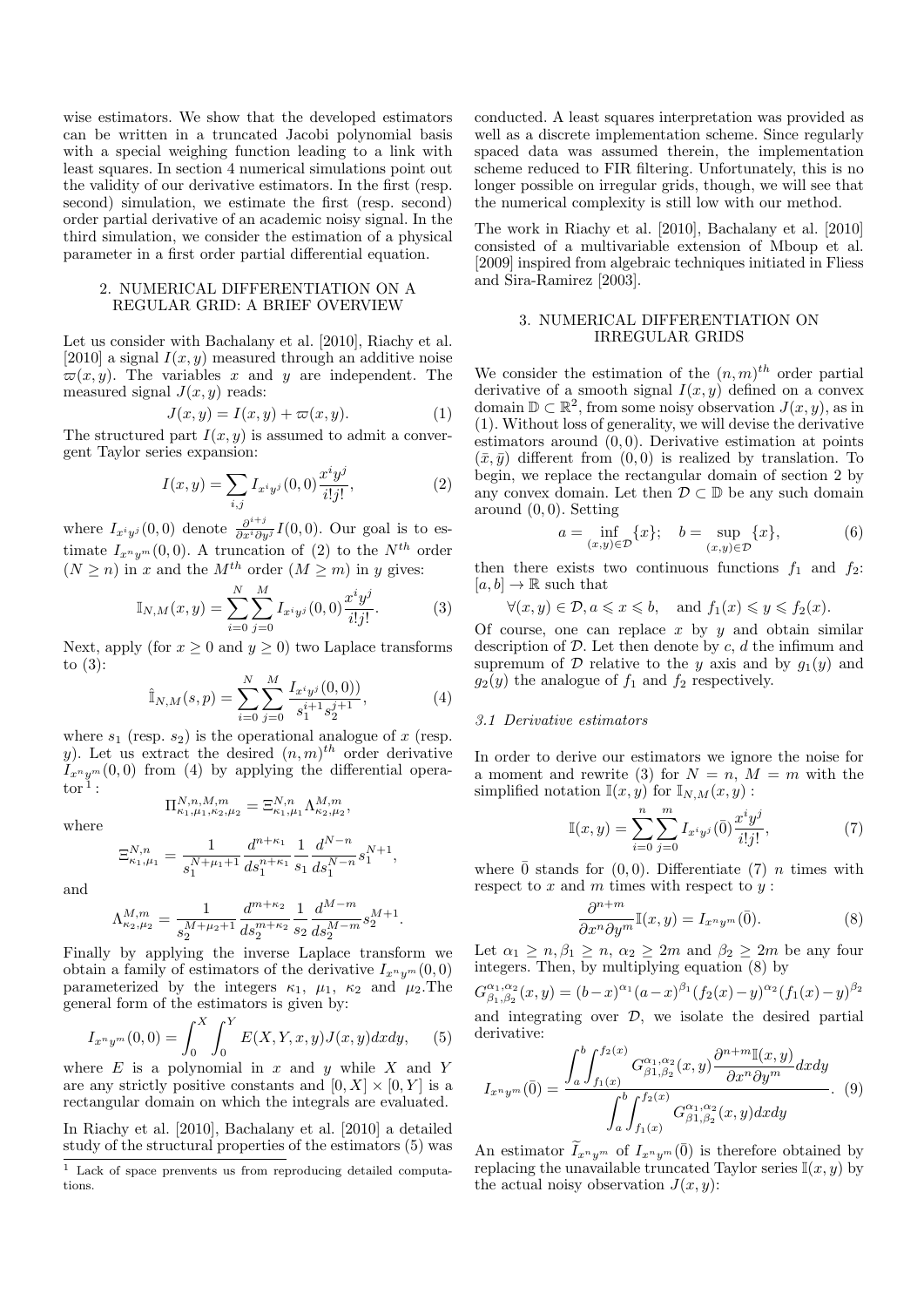$$
\widetilde{I}_{x^ny^m}(\overline{0};\bullet) = \frac{\int_a^b \int_{f_1(x)}^{f_2(x)} G_{\beta 1,\beta_2}^{\alpha_1,\alpha_2}(x,y) \frac{\partial^{n+m} J(x,y)}{\partial x^n \partial y^m} dx dy}{\int_a^b \int_{f_1(x)}^{f_2(x)} G_{\beta 1,\beta_2}^{\alpha_1,\alpha_2}(x,y) dx dy}.
$$
\n(10)

Formula (10) provides a pointwise derivative estimator at  $(0, 0)$ . Note that this estimator varies with the choice of the parameters  $\alpha_i$  and  $\beta_i$ ,  $i = 1, 2$ . This dependance is quoted by the notation above where ( $\bullet$ ) refers to  $(\alpha_1, \alpha_2, \beta_1, \beta_2)$ . As mentioned earlier, a pointwise derivative estimator at  $(\bar{x}, \bar{y}) \neq (0, 0)$  is accomplished by translation, that is by replacing the signal  $J(x, y)$  in (10) by its translated version  $J(x+\bar{x}, y+\bar{y})$ . When there is no risk of confusion, the superscripts and the subscripts will be omitted from  $G^{\alpha_1,\alpha_2}_{\beta_1,\beta_2}(x,y)$  and write  $G(x,y)$  for short. Next, we show that (10) corresponds to an orthogonal projection in a properly chosen orthogonal polynomial basis function.

#### 3.2 Least squares interpretation

Inspired by Mboup [2009], let us consider the Jacobi polynomials  $\{P_{q,p}^{(\alpha_1,\alpha_2,\beta_1,\beta_2)}(x,y)\}, p,q = 0,1,...,$  orthogonal on the interval  $[a, b] \times [f_1(x), f_2(x)]$  with respect to the weighing function  $G(x, y)$ . They can be derived using the following (Rodriguez) differential equation adapted from Abramowitz and Stegun [1965]:

$$
G(x,y)\mathcal{P}_{q,p}^{(\alpha_1,\alpha_2,\beta_1,\beta_2)} = \frac{(-1)^{q+p}}{q!p!} \frac{\partial^q P(x)}{\partial x^q} \frac{\partial^p Q(x,y)}{\partial y^p}
$$

where  $P(x) = (b-x)^{\alpha_1}(a-x)^{\alpha_2}$  and  $Q(x,y) = (f_1(x) (y)^{\beta_1}(f_2(x)-y)^{\beta_2}$ . Note that  $\mathcal{P}_{0,0} = 1$ . Let the  $(q, p)^{th}$ order least square approximation of a function  $\mathcal{F}(x, y)$  be defined by:

$$
\mathcal{F}_{LS,(q,p)}(\xi,\zeta) = \sum_{i=0}^{q} \sum_{j=0}^{p} \frac{\langle \mathcal{P}_{i,j}^{(\bullet)}(x,y), \mathcal{F}(x,y) \rangle}{\|\mathcal{P}_{i,j}^{(\bullet)}\|^2} \mathcal{P}_{i,j}^{(\bullet)}(\xi,\zeta),\tag{11}
$$

where (•) still stands for  $(\alpha_1, \alpha_2, \beta_1, \beta_2)$ . We have:

*Proposition 3.1.* The derivative estimator  $(10)$  is given by

$$
\widetilde{I}_{x^n y^m}(\overline{0}; \bullet) = \mathcal{F}_{LS,(1,1)}(\xi_0, \zeta_0) + \Delta_{\varpi, n, m}(0, 0) \tag{12}
$$

for  $\mathcal{F}(x,y) = \frac{\partial^{n+m} I(x,y)}{\partial x^n \partial y^m}$  and where  $\Delta_{\varpi,n,m}(0,0)$  represents both the noise and the truncation error contributions and where  $(\xi_0, \zeta_0)$  is the zero of  $\mathcal{P}_{1,1}^{(\bullet)}$ .

Proof. The proof follows the same lines as in Bachalany et al. [2010], Riachy et al. [2010]  $\Box$ 

This proposition shows that the estimator (10) corresponds to the derivative estimation at a delayed point given by  $(\xi_0, \zeta_0)$ , although it is derived from a Taylor expansion around zero (see Mboup et al. [2009] for more details).

Remark 1. When  $\alpha_1 = \beta_1$  and  $\alpha_2 = \beta_2$ , we have  $\xi_0 = \frac{a+b}{2}$ and  $\zeta_0 = \frac{f_1(\frac{a+b}{2}) + f_2(\frac{a+b}{2})}{2}$  $\frac{1}{2}$ . Therefore, it is preferable to have a domain  $\mathcal D$  symmetric with respect to  $(0,0)$  in order to reduce the delay or even cancel it when  $a = -b$  and  $f_1(x) = -f_2(x)$ .

### 3.3 Higher order approximations and interpolation

In the previous subsection we showed that the pointwise derivative estimator is equivalent to a delayed first order least squares approximation, with a fixed delay. Here, we show that the delay can be set to any point  $(\xi, \zeta) \in \mathcal{D}$  by a judicious linear combination of the previous estimators. We also show that a higher order approximation can be achieved by a proper selection of the delay.

For this, let us consider the following linear combination:

$$
\mathcal{H} = \lambda_1 \widetilde{I}(\overline{0}; \alpha_1 + 1, \beta_1, \alpha_2, \beta_2) + \lambda_2 \widetilde{I}(\overline{0}; \alpha_1, \beta_1 + 1, \alpha_2, \beta_2) + \lambda_3 \widetilde{I}(\overline{0}; \alpha_1, \beta_1, \alpha_2 + 1, \beta_2) + \lambda_4 \widetilde{I}(\overline{0}; \alpha_1, \beta_1, \alpha_2, \beta_2 + 1) + \lambda_5 \widetilde{I}(\overline{0}; \alpha_1, \beta_1, \alpha_2, \beta_2); \lambda_1, \cdots, \lambda_5 \in \mathbb{R}.
$$
\n(13)

Let  $\mathcal{G}_{\beta_1,\beta_2}^{\alpha_1,\alpha_2} = \int_a^b \int_{f_1(x)}^{f_2(x)} G(x,y) dx dy$  and set  $\lambda'_1 = \frac{\lambda_1}{\mathcal{G}_{\alpha_1,\alpha_2}^{\alpha_1,\alpha_2}}$  $\overline{\mathcal{G}^{\alpha_1+1,\alpha_2}_{\beta_1,\beta_2}}$ ,  $\lambda'_2=\frac{\lambda_2}{\mathcal{G}_{\beta1+1,\beta_2}^{\alpha_1,\alpha_2}},\,\lambda'_3=\frac{\lambda_3}{\mathcal{G}_{\beta1,\beta_2}^{\alpha_1,\alpha_2}}$  $\overline{\mathcal{G}_{\beta1,\beta2}^{\alpha_1,\alpha_2+1}}$ ,  $\lambda_4' = \frac{\lambda_4}{\mathcal{G}_{\beta_1,\beta_2+1}^{\alpha_1,\alpha_2}}$ ,  $\lambda_5' = \frac{\lambda_5}{\mathcal{G}_{\beta_1,\beta_2}^{\alpha_1,\alpha_2}}$ .

Then, equation (13) reads as:

$$
\mathcal{H} = \int_{a}^{b} \int_{f_1(x)}^{f_2(x)} H(x, y) G(x, y) \frac{\partial^{n+m} J(x, y)}{\partial x^n \partial y^m} dx dy
$$

with  $H(x, y)$  given by:

$$
H(x,y) = \lambda'_1(b-x) + \lambda'_2(a-x) + \lambda'_3(f_2(x) - y) + \lambda'_4(f_1(x) - y) + \lambda'_5.
$$

Proposition 3.2. Let  $(\xi, \zeta)$  be any point in D. Setting  $\lambda'_1$  $(\beta_1+1)\mathcal{P}_{1,0}^{(\bullet)}(\xi,\zeta)$  $\frac{\|\mathcal{P}^{(\bullet)}_{1,0}(\xi,\zeta)}{\|\mathcal{P}^{(\bullet)}_{1,0}\|^2},\ \lambda_2' \ = \ \frac{(\alpha_1+1)\mathcal{P}^{(\bullet)}_{1,0}(\xi,\zeta)}{\|\mathcal{P}^{(\bullet)}_{1,0}\|^2}$  $\frac{\|\mathcal{P}^{(\bullet)}_{1,0}(\xi,\zeta)}{\|\mathcal{P}^{(\bullet)}_{1,0}\|^2},\ \lambda_3'\ =\ \frac{(\beta_2+1)\mathcal{P}^{(\bullet)}_{0,1}(\xi,\zeta)}{\|\mathcal{P}^{(\bullet)}_{0,1}\|^2}$  $\frac{\|P_{0,1}^{(\bullet)}(s,s)|}{\|\mathcal{P}_{0,1}^{(\bullet)}\|^2},$  $\lambda_4' = \frac{(\alpha_2+1)\mathcal{P}_{0,1}^{(\bullet)}(\xi,\zeta)}{\|\mathcal{D}^{(\bullet)}\|_2}$  $\frac{\partial^{\mu+1} P_{0,1}^{\bullet}(\xi,\zeta)}{\Vert \mathcal{P}_{0,1}^{(\bullet)} \Vert^2}$ ,  $\lambda_5' = \frac{1}{\Vert \mathcal{P}_{0,0}^{(\bullet)} \Vert^2}$ , we have:  $\mathcal{H} = \mathcal{F}_{LS,(1,1)}(\xi, \zeta) + \Delta_{\varpi,n,m}(\xi, \zeta)$  (14)

for  $\mathcal{F}(x,y) = \frac{\partial^{n+m} I(x,y)}{\partial x^n \partial y^m}$ . The noise and truncation error contributions are represented by  $\Delta_{\varpi,n,m}(\xi,\zeta)$ .

As a direct consequence, if we choose  $(\xi, \zeta)$  in (14) to correspond to a zero of the second order Jacobi polynomial we get a second order least squares approximation.

Recall that traditionally, numerical differentiation is approached via a least square interpolation followed by a differentiation of the resulting interpolant function. It is important to point out that our approach directly provides a least square approximation of the derivative. Moreover, the derivatives are approximated locally and pointwise.

#### 3.4 Implementable estimators

Examining the estimator (10) we can see that partial derivatives of the noisy signal appear under the integrals. To get rid of the derivatives integrations by parts are performed. Note that  $G(x, y)$  was intentionally chosen such that it vanishes on  $a, b, f_1$  and  $f_2$  in order to get rid of the boundary conditions. Next, we put the first and second order derivatives into implementable forms.

*Estimator for*  $I_x(\overline{0})$  and  $I_y(\overline{0})$ : Let us consider the estimator for  $I_y(0)$ , corresponding to  $n = 0$ ,  $m = 1$ , with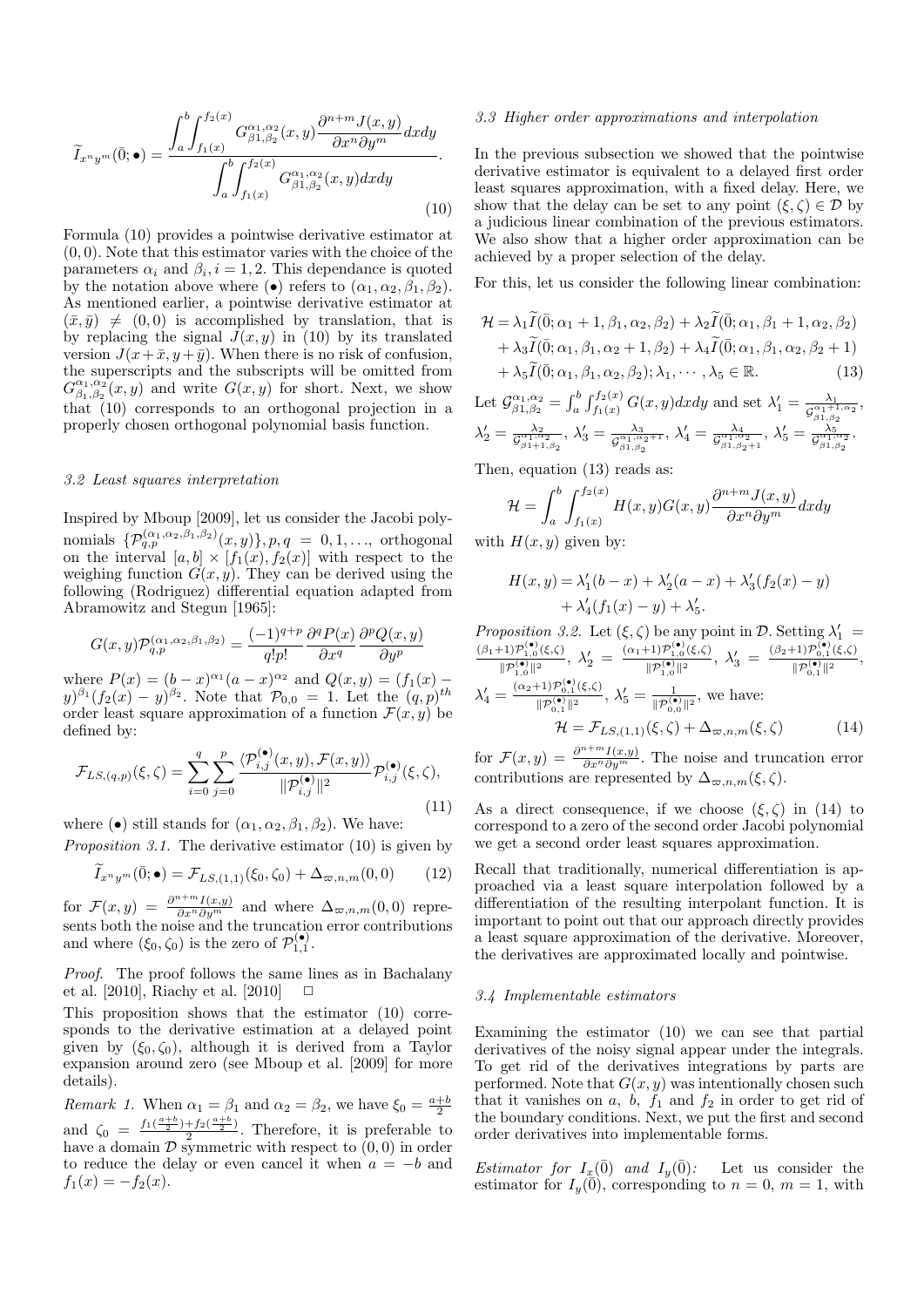the simple choice  $\alpha_1 = \beta_1 = 0$  and  $\alpha_2 = \beta_2 = 1$ . By integrating by parts the numerator of (10), we obtain:

$$
\widetilde{I}_y(\overline{0}; \bullet) = \frac{\int_a^b \int_{f_1(x)}^{f_2(x)} (f_1 + f_2 - 2y) J(x, y) dx dy}{\int_a^b \int_{f_1(x)}^{f_2(x)} (f_1 - y)(f_2 - y) dx dy}.
$$
 (15)

Similarly an estimator for  $I_x(\bar{0})$  is obtained by:

 $\overline{z}$   $\overline{z}$ 

$$
\widetilde{I}_x(\overline{0}; \bullet) = \frac{\int_c^d \int_{g_1(y)}^{g_2(y)} (g_1 + g_2 - 2x) J(x, y) dy dx}{\int_c^d \int_{g_1(y)}^{g_2(y)} (g_1 - x)(g_2 - x) dy dx}.
$$
 (16)

Estimator for  $I_{x^2}(\bar{0})$  and  $I_{y^2}(\bar{0})$ : Taking  $\alpha_1 = \beta_1 = 0$ ,  $\alpha_2 = \beta_2 = 2$ , in (10) and integrating by parts twice we obtain, for  $n = 0$ ,  $m = 2$ :

$$
\widetilde{I}_{y^2}(\bar{0}; \bullet) = \frac{\int_a^b \int_{f_1(x)}^{f_2(x)} \mathcal{G}_1(x, y) J(x, y) dx dy}{\int_a^b \int_{f_1(x)}^{f_2(x)} (f_1 - y)^2 (f_2 - y)^2 dx dy},
$$
(17)

where  $G_1(x, y) = 2(f_1 + f_2 - 2y)^2 + 4(f_1 - y)(f_2 - y)$ . An estimator for  $I_{x^2}(\overline{0})$  is deduced similarly.

*Estimator for*  $I_{x,y}(\overline{0})$ : Let us first introduce the new variables

$$
u = x, \quad v = \frac{y - f_1(u)}{f_2(u) - f_1(u)},\tag{18}
$$

and define  $\mathcal J$  by  $J(x, y) = \mathcal J(u(x, y), v(x, y))$ . The partial derivative  $\frac{\partial^2 J(x,y)}{\partial x \partial y}$  may be expressed as:

$$
\frac{\partial^2 J(x,y)}{\partial x \partial y} = \frac{\partial^2 J(u,v)}{\partial u \partial v} \frac{1}{f_2(u) - f_1(u)} \n- \frac{\partial^2 J(u,v)}{\partial v^2} \frac{f'_1(u) + v(f'_2(u) - f'_1(u))}{(f_2(u) - f_1(u))^2} \n- \frac{\partial J(u,v)}{\partial v} \frac{f'_2(u) - f'_1(u)}{(f_2(u) - f_1(u))^2}
$$
\n(19)

where  $f_1'(u) = \frac{df_1(u)}{du}$  and  $f_2'(u) = \frac{df_2(u)}{du}$ . Let us also define  $\mathcal{K}(u, v) = (a - u)(b - u)v^2(v - 1)^2(f_2(u) - f_1(u))$ . With these settings, the numerator of (10) with  $n = m = 1$  and using  $\alpha_1 = \beta_1 = 1$  and  $\alpha_2 = \beta_2 = 2$  becomes:

$$
\mathcal{N} = \int_{a}^{b} \int_{0}^{1} \mathcal{K}(u, v)(f_2 - f_1) \frac{\partial^2 \mathcal{J}(u, v)}{\partial v \partial u} du dv \n- \int_{a}^{b} \int_{0}^{1} \mathcal{K}(u, v)(f_1' + v(f_2' - f_1')) \frac{\partial^2 \mathcal{J}(u, v)}{\partial v^2} du dv \quad (20) \n- \int_{a}^{b} \int_{0}^{1} \mathcal{K}(u, v)(f_2' - f_1') \frac{\partial \mathcal{J}(u, v)}{\partial v} du dv
$$

To the first double integral of (20), we apply the double integration by parts formula from Ghorpade and Limaye [2010] that we recall hereafter for completeness.

Proposition 3.3. Double integration by parts Ghorpade and Limaye [2010] Let  $\mathfrak{R} := [\mathfrak{a}, \mathfrak{b}] \times [\mathfrak{c}, \mathfrak{d}]$  and let  $\mathfrak{h}(x, y), \mathfrak{g}(x, y), \mathfrak{k}(x, y) : \mathfrak{R} \to \mathbb{R}$  be integrable functions satisfying the following:

• The functions  $\mathfrak h$  and  $\mathfrak k$  are continuous in the first variable.

- $\mathfrak{h}_x, \mathfrak{h}_y, \mathfrak{h}_{xy}, \mathfrak{k}_x$  and  $\mathfrak{k}_y$  exist and are integrable on  $\mathfrak{R}$ .
- The functions  $\mathfrak{h}_x$  and  $\mathfrak{k}_x$  are continuous in the second variable.

•  $\mathfrak{k}_{xy}$  exists and  $\mathfrak{k}_{xy} = \mathfrak{g}$  on  $\mathfrak{R}$ .

Then

$$
\iint_{\mathfrak{R}} \mathfrak{h} \mathfrak{g} = \Delta_{(\mathfrak{b},\mathfrak{d})}^{(\mathfrak{a},\mathfrak{c})}(\mathfrak{h}\mathfrak{k}) - \iint_{\mathfrak{R}} (\mathfrak{h}_x \mathfrak{k}_y + \mathfrak{h}_y \mathfrak{k}_x + \mathfrak{h}_{xy} \mathfrak{k}) \quad (21)
$$
 where

$$
\Delta^{(\mathfrak{b},\mathfrak{d})}_{(\mathfrak{a},\mathfrak{c})}(\mathfrak{h}\mathfrak{k}):=(\mathfrak{h}\mathfrak{k})(\mathfrak{b},\mathfrak{d})-(\mathfrak{h}\mathfrak{k})(\mathfrak{b},\mathfrak{c})-(\mathfrak{h}\mathfrak{k})(\mathfrak{a},\mathfrak{d})+(\mathfrak{h}\mathfrak{k})(\mathfrak{a},\mathfrak{c}).
$$

Applying  $(21)$  to the first integral of equation  $(20)$  yields:

$$
\mathcal{N} = -\int_{a}^{b} \int_{0}^{1} \mathcal{K}_{1}(f_{2} - f_{1})(2u - a - b) \mathcal{J}(u, v) du dv
$$

$$
-\int_{a}^{b} \int_{0}^{1} \mathcal{K}_{2}(12v^{2} - 12v + 2)[f'_{1} + v(f'_{2} - f'_{1})] \mathcal{J}(u, v) du dv
$$

$$
- 6 \int_{a}^{b} \int_{0}^{1} \mathcal{K}_{1} \mathcal{K}_{2}(f'_{2} - f'_{1}) \mathcal{J}(u, v) du dv
$$

with  $\mathcal{K}_1 = 2v(v-1)(2v-1)$  and  $\mathcal{K}_2 = (a-u)(b-u)(f_2-f_1)$ . Finally, the estimator reads as:

$$
\widetilde{I}_{xy}(\overline{0}; \bullet) = \frac{\mathcal{N}}{\int_a^b \int_{f_1(x)}^{f_2(x)} \mathcal{G}(x, y) dx dy}.
$$
\n(22)

Remark that in order to estimate  $\tilde{I}_{xy}(\bar{0}, \bullet)$ ,  $f_1(x)$  and  $f_2(x)$ should be at least differentiable.

# 3.5 Rectangular domain

In many situations, the integration domain  $\mathcal D$  can be rectangular. The derivative estimator formulae become considerably simpler. In fact the pointwise estimator formula (10) evaluated on the rectangular domain  $\mathcal{D} = [a, b] \times [c, d]$ reads as:

$$
\widetilde{I}_{x^{n}y^{m}}(\overline{0}, \bullet) = \frac{\int_{a}^{b} \int_{c}^{d} \frac{\partial^{n+m}G(x, y)}{\partial x^{n} \partial y^{m}} J(x, y) dxdy}{\int_{a}^{b} \int_{f_{1}(x)}^{f_{2}(x)} G(x, y) dxdy}.
$$

Note, for example, that for  $\alpha_1 = \beta_1 = \alpha_2 = \beta_2 = 1$  and  $n = m = 1$ , the following estimator:

$$
\widetilde{I}_{x,y}(\overline{0}; \bullet) = \frac{\int_a^b \int_c^d (a+b-2x)(c+d-2y)J(x,y)dxdy}{\int_a^b \int_c^d (a+b-2x)(c+d-2y)dxdy}
$$

can be used in the place of (22).

#### 3.6 Implementation

The integrals involved in the estimators are discretized and numerically evaluated. For the pointwise derivative estimation at a given point in D, all measurements points within a given distance are considered. The convex hull of these points defines the convex domain  $\mathcal{D} \subset \mathbb{D}$ . Then a Delaunay triangulation algorithm is applied on the points of interests. At each triangle the trapezoidal rule is applied to approximate the integral. More precisely the Delaunay triangulation consists of, say, L triangles  $\{T_i\}_{i=1}^L$  such that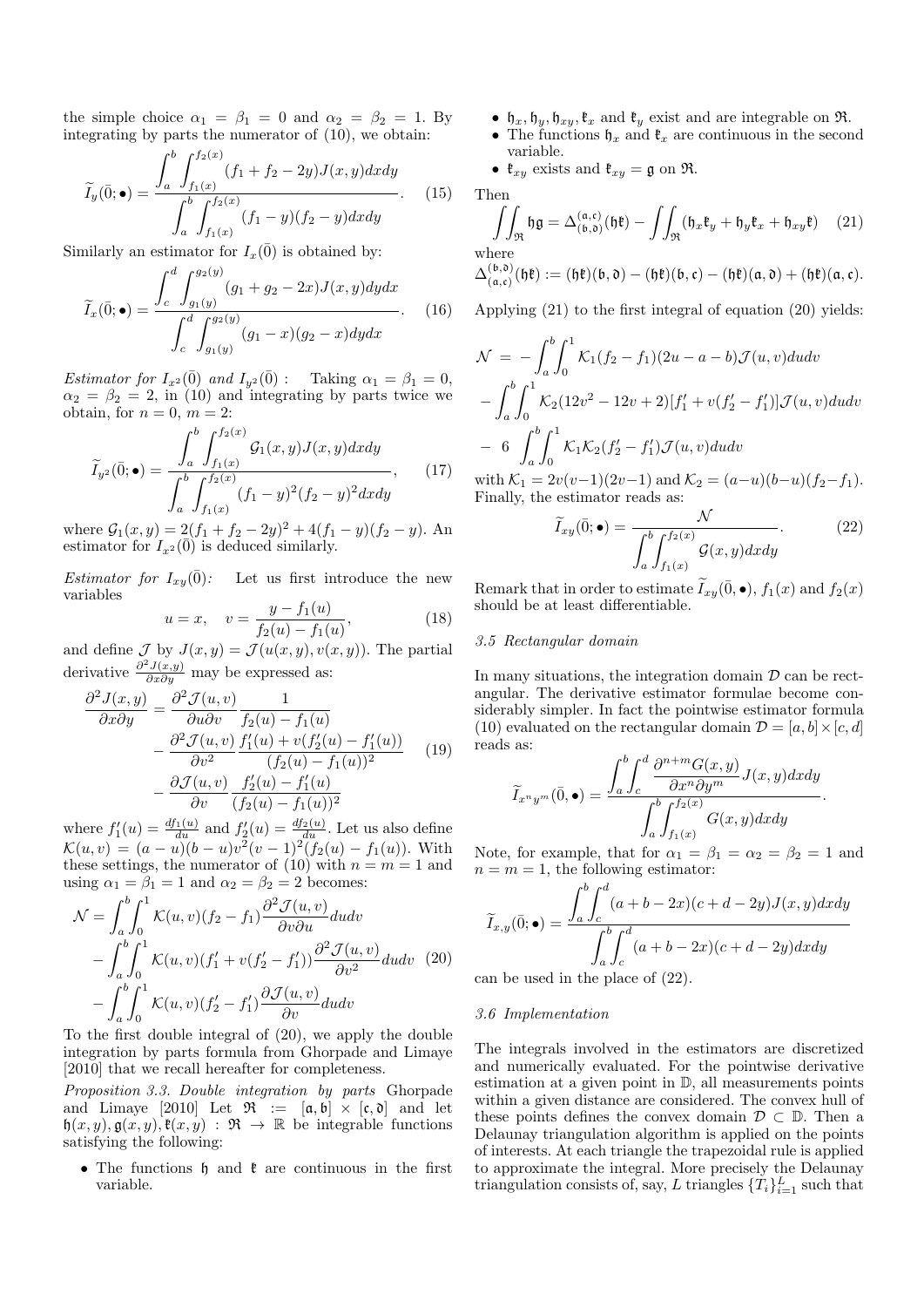$\mathcal{D} = \bigcup_{i=1}^{L} T_i$  and  $T_i \cap T_j = \emptyset \ \forall i \neq j$ . The estimator in equation  $(15)$ , for example, is computed as:

$$
\widetilde{I}_y(\bar{0}; \bullet) = \frac{\sum_{i=1}^{L} \int_{T_i} (f_1 + f_2 - 2y) J(x, y) dx dy}{\sum_{i=1}^{L} \int_{T_i} (f_1 - y)(f_2 - y) dx dy}.
$$
 (23)

For each integral in (23) the integrand is evaluated at the vertices of the corresponding triangle  $T_i$ , then summed up, divided by three and multiplied by the area of  $T_i$ .

#### 4. NUMERICAL SIMULATIONS

In this section, we provide numerical simulation of the first and second order derivative estimators as well as a parameter identification example. An extensive numerical study will be published in a an extended future work.

#### 4.1 First order derivative estimation

As a first example, we are interested in estimating the first order derivative of:

$$
\mathcal{T}(x, y) = \cos(2(x + y)).\tag{24}
$$

A slice of  $(24)$  at  $y = 0$  is depicted in Figure 1. The square domain  $\mathbb{D} = [-2.5, 2.5] \times [-2.5, 2.5]$  is considered and 10000 points are generated randomly to simulate an irregular sampling. The derivative estimate is evaluated, however, on the regular grid  $\mathcal{O} = [-2, -1.9, \cdots, 1.9, 2]$  $\times[-2,-1.9,\cdots,1.9,2]$ . At each point  $(x_o,y_o)$  of  $\mathcal O$  equation (23) is evaluated using the convex domain:  $\mathcal{D}$  =  $\{(x, y); (x-x<sub>o</sub>)<sup>2</sup> + (y-y<sub>o</sub>)<sup>2</sup> < 0.15\}$ . A white noise corrupts the signal as shown in the Figure 1. The estimation of  $\frac{\partial \mathcal{T}}{\partial x}(\bar{x},0), \, \bar{x} \in [-2, -1.9, \cdots, 1.9, 2]$  is shown in the Figure 2. An example of a grid used to evaluate the estimators is given in the Figure 3.



Fig. 1. A slice of the noisy signal.

### 4.2 Second order derivative estimation

We are interested here in estimating the second order derivative of (24) with an additive noise as shown in Figure 1 on  $\mathbb{D} = [-2.5, 2.5] \times [-2.5, 2.5]$ . We randomly generate 100000 points in D. The derivative is calculated on the regular grid given by  $\mathcal O$  above. At each point  $(x_o, y_o) \in \mathcal{O}$  a discretization of equation (16) is evaluated using  $\mathcal{D} = \{ (x, y); (x - x_o)^2 + (y - y_o)^2 \leq 0.2 \}.$  The estimation of  $\frac{\partial^2 \mathcal{T}}{\partial x^2}(\bar{x},0)$ , is shown in the Figure 4.



Fig. 2. Exact (dashed line) and estimated (solid line) values of  $\frac{\partial \mathcal{T}}{\partial x}$ .



Fig. 3. A randomly generated grid used for the estimation of  $\mathcal{T}_x$  with  $(x-2)^2 + (y-2)^2 < 0.15$ .



- Fig. 4. Exact (dashed line) and estimated (solid line) values of  $\frac{\partial^2 \mathcal{T}}{\partial x^2}$ .
- 4.3 Parameter estimation example

In this section, we consider an example of a fluid mechanics problem. We are interested in estimating the thermal conductivity  $\kappa(x, y)$  of a fluid, from the measurements of the heat flow rate  $q(x, y)$  and the temperature  $\mathcal{R}$ .

The three quantities are related by the partial differential equation  $q(x, y) = \kappa(x, y) \left( \frac{\partial \mathcal{R}(x, y)}{\partial x} + \frac{\partial \mathcal{R}(x, y)}{\partial y} \right)$ . We assume that some (inevitably noisy) measurements of q and  $\mathcal R$ are available on an irregular grid. The coefficient  $\kappa(x, y)$ indeed may vary because the material can be heterogeneous. However, we suppose that  $\kappa(x, y)$  is slowly varying such that we can consider it constant on the small domain D. An estimation of  $\kappa$  at a particular point  $(\bar{x}, \bar{y})$  is given by :

$$
\kappa(\bar{x}, \bar{y}) = \frac{\tilde{q}_0(\bar{x}, \bar{y})}{\tilde{\mathcal{R}}_x(\bar{x}, \bar{y}) + \tilde{\mathcal{R}}_y(\bar{x}, \bar{y})},
$$
(25)